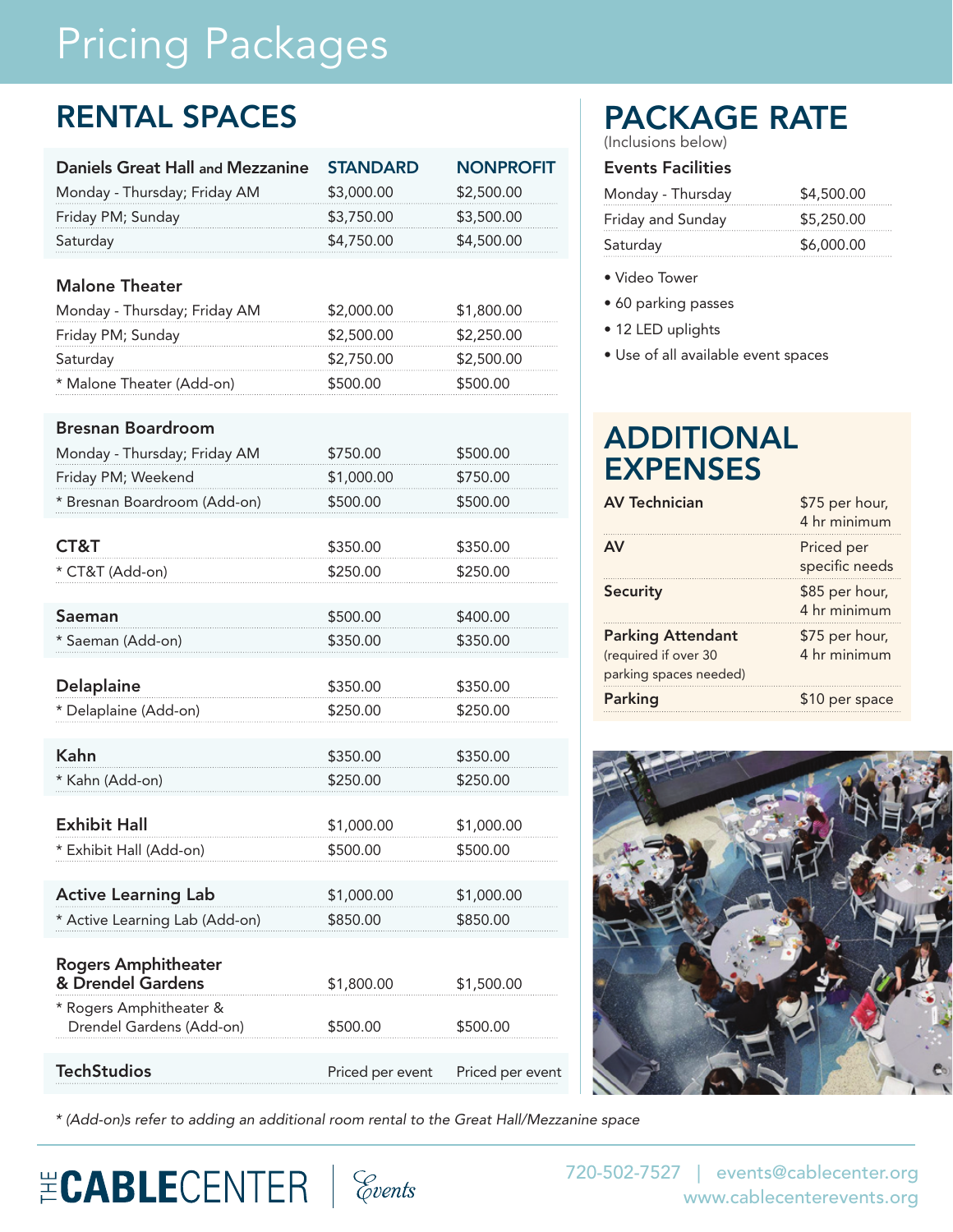### Preferred Caterers

#### A SPICE OF LIFE

5541 Central Ave #272 Boulder, CO 80301 303.443.4049 www.aspiceoflife.com

#### BISCUITS & **BERRIES**

16027 W. 5th Avenue Golden, CO 80401 303.277.9677 www.biscuitsandberries.com

#### CATERING BY DESIGN

11095 E. 45th Avenue Denver, CO 80239 303.781.5335 www.cateringbd.com

#### EPICUREAN

6800 S. Xanthia Street Centennial, CO 80112 303.770.0877 www.epicureangroupco.com

#### FOOTERS

4190 Garfield Street Denver, CO 80216 303.762.1410 www.footerscatering.com

### FRESH TRACKS **CATERING**

1036 El Rancho Road Evergreen, CO 80439 303.526.0511 freshtrackscatering.com

#### **OCCASIONS**

1789 W. Warren Avenue Englewood, CO 80110 303.789.1867 www.occasionsdenver.com

### ROCKY MOUNTAIN **CATERING**

10525 El Diente Court Englewood, CO 80112 303.216.0553 www.cateringbyRM.com



### THE INVENTING ROOM

4433 W. 29th Ave #101 Denver, CO 80212 303.885.2802 www.inventing-room.com

#### THREE TOMATOES

2520 W. 29th Avenue Denver, CO 80211 303.433.3332 www.threetomatoes.com

PEAK BEVERAGE 10790 W. 50th Avenue Wheat Ridge, CO 80033 720.722.1140 www.peakbev.com *(Exclusive Bar Service)*

## **ECABLE**CENTER | *Covents*



720-502-7527 | events@cablecenter.org www.cablecenterevents.org